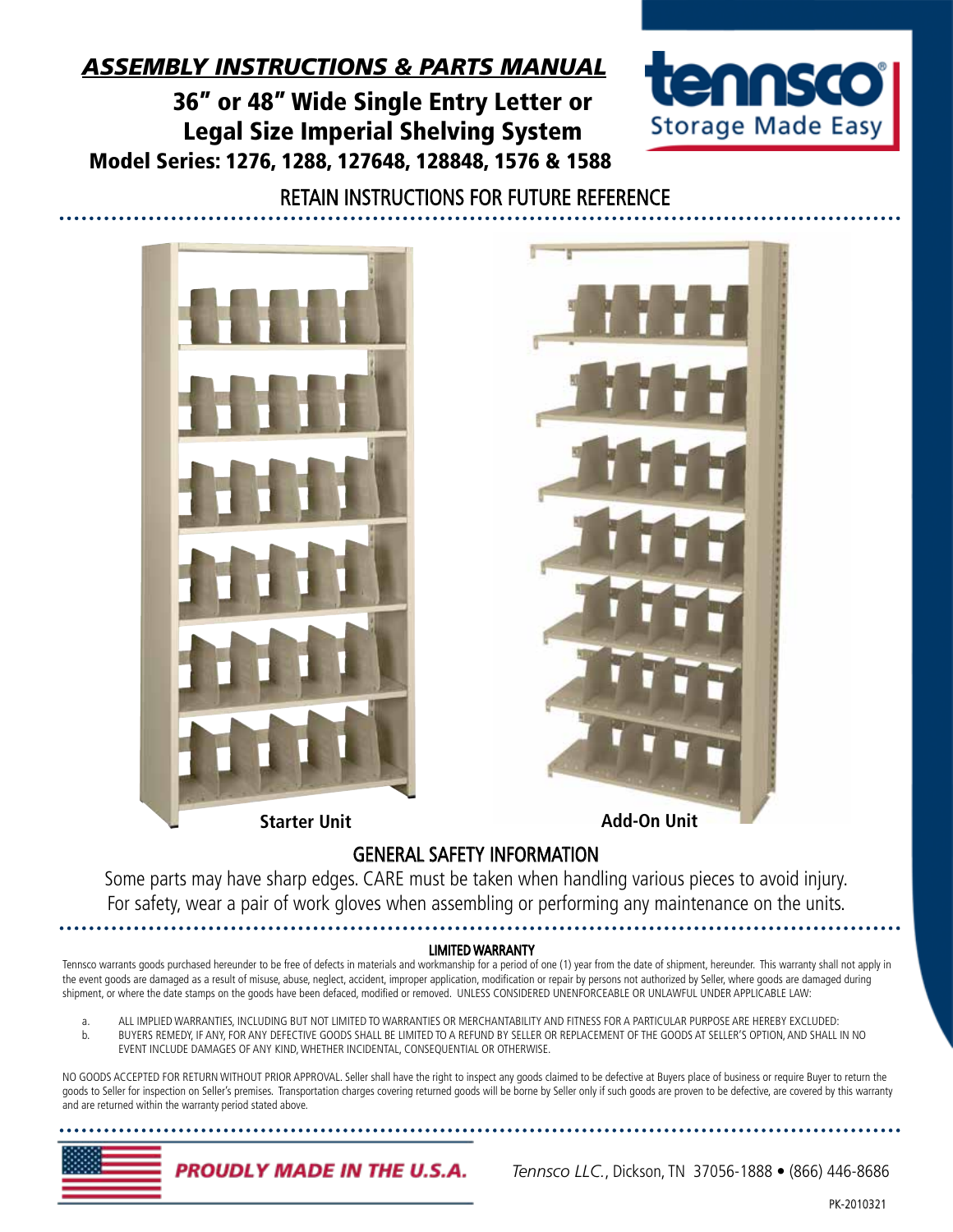# ASSEMBLY OF IMPERIAL SINGLE ENTRY UNIT

Two people are recommended for assembly. Approximate assembly time: 30-40 minutes. Tool Required: Rubber Mallet

The reference numbers used throughout this sheet refer to the illustration on the back cover.

This is to help you to identify the various parts as they are mentioned.

**1.** Determine whether you will be assembling a single unit, or multiple units joined together. For a single unit, use two "L" uprights (Ref. No. 1). For multiple units, use one "L" upright and one "T" upright (Ref. No. 2).





**Closed "L" Upright Closed "T" Upright**

**2.** Examine the slots on the two uprights you have selected. When an upright is standing up on end, the narrow part of the keyhole slots should be toward the floor, while the wide part should be toward the top.



**Down**

**3.** After determining which end of the upright is the bottom, attach a plastic foot (Ref. No. 9 or 10) to the bottom of each upright by pressing it into place. Note the differences at right between a foot for an "L" upright and a foot for a "T" upright.





**4.** Lean one "L" upright against a wall, and temporarily place one shelf support (Ref. No. 5) at approximately eye level to properly space the uprights. Make sure both rivets on the shelf support are fully inserted into the keyhole slots, and are firmly seated at the bottom of the keyhole as shown in step 5.



**5.** To firmly seat shelf supports and backstops, make sure both rivets are fully inserted in the keyhole slots, and firmly seated in the bottom of the slot. A rubber mallet can be helpful in accomplishing this.



**NOTE: Supports are not fully seated unless you can see an open space through the hole in the shelf support as shown above.**

**6.** Hold a second "L" upright (or a "T" upright if you are assembling multiple units) approximately 36" away. Pull the first upright away from the wall using the shelf support you attached in step 4, and insert the other end of the shelf support into the second upright.

> **NOTE: Take care not to let the uprights fall, as they are not stable until step 7 is completed.**



**7.** Place a shelf support at the rear of the unit in the bottom keyhole slots, in the same way you placed the shelf support in steps 4 through 6. Then, place a second shelf support at bottom front of unit.

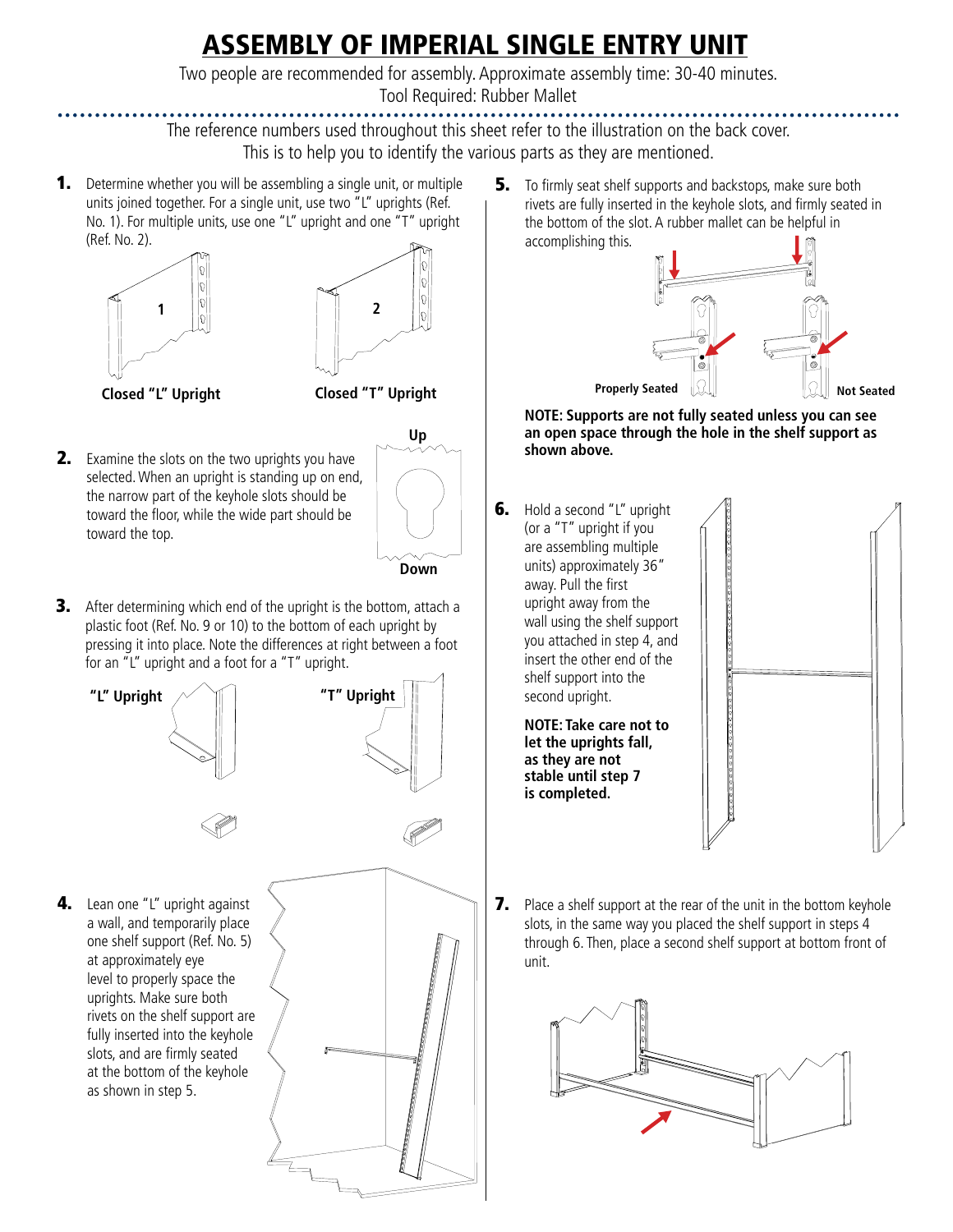**8.** Place a slotted shelf (Ref. No. 4) over the supports. IMPORTANT: Be sure that the square hole in the end of the shelf flange is to the rear of the unit. If the shelf is reversed, the dividers will not fit in their slots.



9. Insert a back stop (Ref. No. 6) into the third keyhole slot above the shelf. Make sure that all rivets are firmly seated in the keyhole slots, as described in step 5.

**unit top.**

steps 8 and 9. The





12. Insert shelf dividers (Ref. No. 7), five per shelf (or as needed), by placing dividers into slots on the shelf and then hooking into the slot in the back stop.



**13.** If you are assembling only a single unit, assembly is now complete (shown below left). If you are assembling multiple units joined together, your starter unit should have been assembled with a "T" upright (shown below right) as described in step one. Continue with step 14.



**15.** If installing units back to back, insert clothespins (Ref. No. 8) through the top of the uprights to tie the units together.